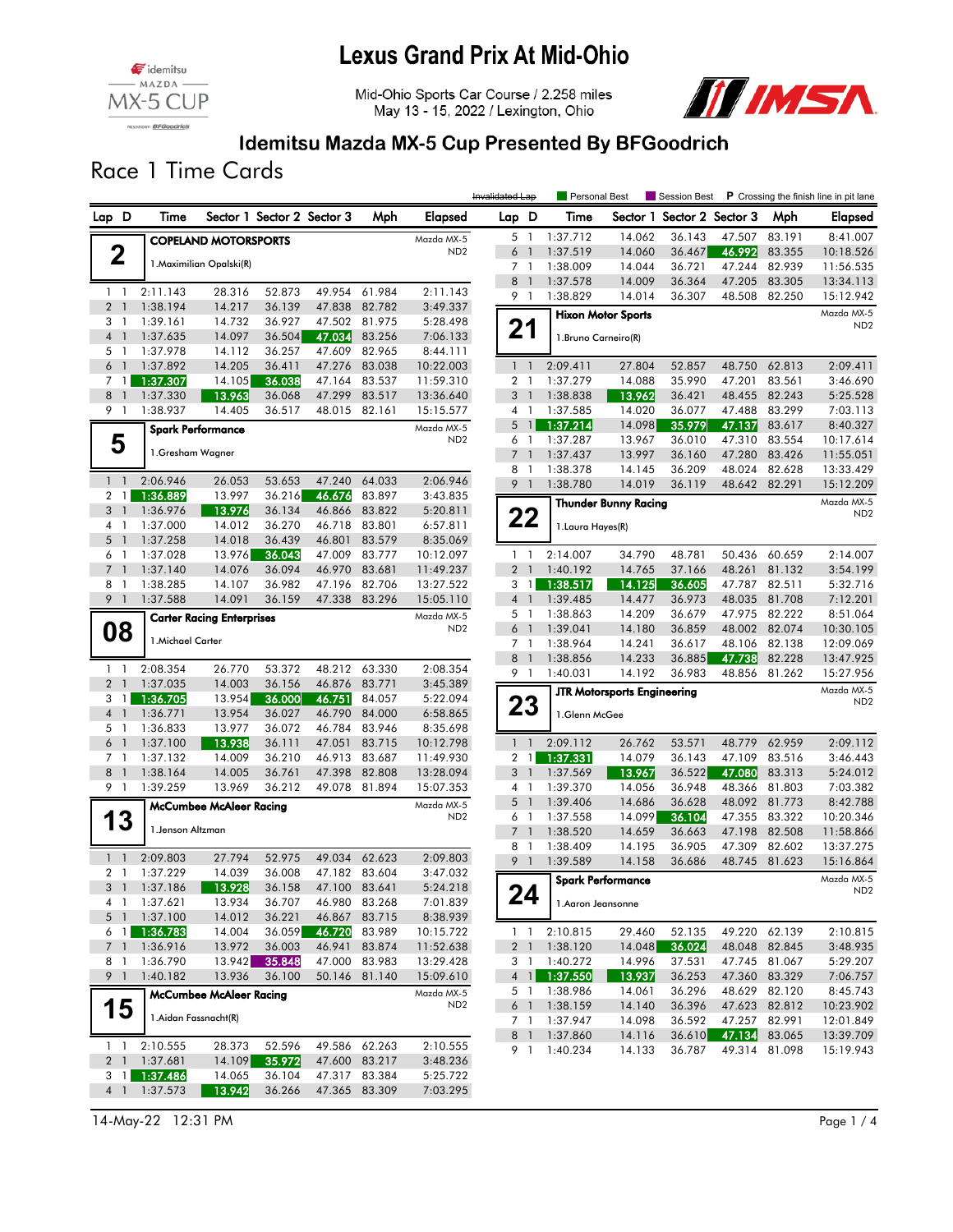

## **Lexus Grand Prix At Mid-Ohio**

Mid-Ohio Sports Car Course / 2.258 miles May 13 - 15, 2022 / Lexington, Ohio



#### Idemitsu Mazda MX-5 Cup Presented By BFGoodrich

Race 1 Time Cards

|                |                |                          |                                |                            |                      |               |                               | Invalidated Lap                  |                  |                      | Personal Best                  | Session Best               |                  |                  | <b>P</b> Crossing the finish line in pit lane |
|----------------|----------------|--------------------------|--------------------------------|----------------------------|----------------------|---------------|-------------------------------|----------------------------------|------------------|----------------------|--------------------------------|----------------------------|------------------|------------------|-----------------------------------------------|
| Lap D          |                | Time                     |                                | Sector 1 Sector 2 Sector 3 |                      | Mph           | Elapsed                       | Lap D                            |                  | Time                 |                                | Sector 1 Sector 2 Sector 3 |                  | Mph              | <b>Elapsed</b>                                |
|                |                |                          | <b>McCumbee McAleer Racing</b> |                            |                      |               | Mazda MX-5                    | 5 <sub>1</sub>                   |                  | 1:38.824             | 14.101                         | 36.383                     | 48.340           | 82.255           | 8:46.812                                      |
| 28             |                |                          |                                |                            |                      |               | ND <sub>2</sub>               | 6 1                              |                  | 1:38.848             | 14.611                         | 36.340                     | 47.897           | 82.235           | 10:25.660                                     |
|                |                | 1.Sam Paley              |                                |                            |                      |               |                               | 7 <sup>7</sup>                   | $\overline{1}$   | 1:38.217             | 14.434                         | 36.438                     | 47.345           | 82.763           | 12:03.877                                     |
|                |                |                          |                                |                            |                      |               |                               | 8                                | $\overline{1}$   | 1:37.732             | 14.238                         | 36.376                     | 47.118           | 83.174           | 13:41.609                                     |
| $1\quad$       |                | 2:13.031                 | 36.878                         | 46.392                     | 49.761               | 61.104        | 2:13.031                      | 9 1                              |                  | 1:40.104             | 14.234                         | 36.461                     | 49.409           | 81.203           | 15:21.713                                     |
| 2 <sub>1</sub> |                | 1:37.596                 | 14.158                         | 36.307                     | 47.131               | 83.290        | 3:50.627                      |                                  |                  |                      | <b>SLIPSTREAM PERFORMANCE</b>  |                            |                  |                  | Mazda MX-5                                    |
| 3 <sup>1</sup> |                | 1:36.941                 | 13.967                         | 36.305                     | 46.669               | 83.852        | 5:27.568                      |                                  | 37               |                      |                                |                            |                  |                  | ND <sub>2</sub>                               |
| 4 1            |                | 1:36.549                 | 13.847                         | 36.015                     | 46.687               | 84.193        | 7:04.117                      |                                  |                  | 1. Michael Staab(R)  |                                |                            |                  |                  |                                               |
| 5 <sub>1</sub> |                | 1:37.293                 | 14.078                         | 36.074                     | 47.141               | 83.549        | 8:41.410                      |                                  |                  |                      |                                |                            |                  |                  |                                               |
| 6              | $\overline{1}$ | 1:37.399                 | 14.118                         | 36.143                     | 47.138               | 83.458        | 10:18.809                     | $1\quad$                         |                  | 2:14.467             | 35.375                         | 48.535                     | 50.557           | 60.451           | 2:14.467                                      |
| 7 <sub>1</sub> |                | 1:36.910                 | 13.989                         | 36.100                     | 46.821               | 83.879        | 11:55.719                     | 2 <sub>1</sub>                   |                  | 1:40.166             | 14.596                         | 37.022                     | 48.548           | 81.153           | 3:54.633                                      |
| 8 1            |                | 1:36.928                 | 13.987                         | 35.909                     | 47.032               | 83.864        | 13:32.647                     |                                  | $3 \mid$         | 1:38.574             | 14.131                         | 36.624                     | 47.819           | 82.463           | 5:33.207                                      |
| 9 1            |                | 1:38.268                 | 14.015                         | 36.043                     |                      | 48.210 82.720 | 15:10.915                     | 4 <sup>1</sup><br>5 <sub>1</sub> |                  | 1:39.416             | 14.287                         | 37.008                     | 48.121           | 81.765<br>82.245 | 7:12.623                                      |
|                |                |                          | <b>COPELAND MOTORSPORTS</b>    |                            |                      |               | Mazda MX-5<br>ND <sub>2</sub> | 6 <sup>1</sup>                   |                  | 1:38.835<br>1:39.059 | 14.282<br>14.204               | 36.658<br>36.685           | 47.895<br>48.170 | 82.059           | 8:51.458<br>10:30.517                         |
| 31             |                | 1. Jameson Riley(R)      |                                |                            |                      |               |                               | $7-1$                            |                  | 1:38.966             | 14.209                         | 36.630                     | 48.127           | 82.137           | 12:09.483                                     |
|                |                |                          |                                |                            |                      |               |                               | 8 1                              |                  | 1:38.780             | 14.272                         | 36.812                     | 47.696           | 82.291           | 13:48.263                                     |
| $1\quad$       |                | 2:13.759                 | 34.432                         | 49.084                     | 50.243               | 60.771        | 2:13.759                      | 9 1                              |                  | 1:54.442             | 16.845                         | 48.964                     | 48.633           | 71.029           | 15:42.705                                     |
| 2 <sub>1</sub> |                | 1:38.957                 | 14.831                         | 36.343                     | 47.783               | 82.144        | 3:52.716                      |                                  |                  |                      |                                |                            |                  |                  | Mazda MX-5                                    |
| 3 1            |                | 1:38.831                 | 14.049                         | 36.334                     | 48.448               | 82.249        | 5:31.547                      |                                  |                  |                      | <b>McCumbee McAleer Racing</b> |                            |                  |                  | ND <sub>2</sub>                               |
| 4 <sup>1</sup> |                | 1:38.615                 | 14.081                         | 36.858                     |                      | 47.676 82.429 | 7:10.162                      |                                  | 39               | 1.John Jodoin(R)     |                                |                            |                  |                  |                                               |
| 5 1            |                | 1:38.269                 | 14.126                         | 36.232                     | 47.911               | 82.719        | 8:48.431                      |                                  |                  |                      |                                |                            |                  |                  |                                               |
| 6 <sup>1</sup> |                | 1:40.278                 | 14.254                         | 38.508                     | 47.516               | 81.062        | 10:28.709                     | $1\quad$                         |                  | 2:11.610             | 30.406                         | 51.379                     | 49.825           | 61.764           | 2:11.610                                      |
| 7 1            |                | 1:37.961                 | 14.194                         | 36.244                     | 47.523               | 82.979        | 12:06.670                     | 2 <sub>1</sub>                   |                  | 1:37.768             | 14.412                         | 36.091                     | 47.265           | 83.143           | 3:49.378                                      |
| $8 \mid 1$     |                | 1:37.631                 | 14.149                         | 36.277                     | 47.205               | 83.260        | 13:44.301                     | 3 <sup>1</sup>                   |                  | 1:37.713             | 14.361                         | 36.303                     | 47.049           | 83.190           | 5:27.091                                      |
| 9 1            |                | 1:42.697                 | 14.137                         | 36.362                     |                      | 52.198 79.153 | 15:26.998                     | 4 <sub>1</sub>                   |                  | 1:37.524             | 14.065                         | 36.437                     | 47.022           | 83.351           | 7:04.615                                      |
|                |                | <b>Formidable Racing</b> |                                |                            |                      |               | Mazda MX-5                    | 5 <sub>1</sub>                   |                  | 1:37.458             | 14.078                         | 36.326                     | 47.054           | 83.408           | 8:42.073                                      |
| 32             |                |                          |                                |                            |                      |               | ND <sub>2</sub>               |                                  | $6 \mid$ 1       | 1:37.190             | 14.042                         | 36.185                     | 46.963           | 83.638           | 10:19.263                                     |
|                |                | 1. Chris Nunes           |                                |                            |                      |               |                               | 7 <sup>1</sup>                   |                  | 1:37.769             | 14.026                         | 36.174                     | 47.569           | 83.142           | 11:57.032                                     |
| $1\quad$       |                | 2:13.904                 | 36.253                         | 47.413                     | 50.238               | 60.706        | 2:13.904                      | 8 1                              |                  | 1:37.517             | 14.081                         | 36.211                     | 47.225           | 83.357           | 13:34.549                                     |
| 2 <sub>1</sub> |                | 1:39.344                 | 14.813                         | 36.598                     | 47.933               | 81.824        | 3:53.248                      | 9 <sub>1</sub>                   |                  | 1:39.180             | 13.961                         | 36.175                     |                  | 49.044 81.959    | 15:13.729                                     |
| 3              | $\overline{1}$ | 1:39.371                 | 13.974                         | 36.766                     | 48.631               | 81.802        | 5:32.619                      |                                  |                  |                      | <b>Formidable Racing</b>       |                            |                  |                  | Mazda MX-5                                    |
| 4 1            |                | 1:38.531                 | 14.590                         | 36.363                     | 47.578               | 82.499        | 7:11.150                      |                                  | 43               | 1. Joey Atanasio(R)  |                                |                            |                  |                  | ND <sub>2</sub>                               |
| $5-1$          |                | 1:38.029                 | 14.055                         | 36.411                     | 47.563               | 82.922        | 8:49.179                      |                                  |                  |                      |                                |                            |                  |                  |                                               |
| 6 1            |                | 1:38.690                 | 14.112                         | 36.872                     | 47.706               | 82.366        | 10:27.869                     | $1\quad$                         |                  | 2:10.100             | 27.305                         | 53.170                     | 49.625           | 62.481           | 2:10.100                                      |
| $7-1$          |                | 1:38.207                 | 14.095                         | 36.687                     | 47.425               | 82.771        | 12:06.076                     | 2 <sub>1</sub>                   |                  | 1:37.384             | 14.008                         | 36.229                     | 47.147           | 83.471           | 3:47.484                                      |
| $8 \mid 1$     |                | 1:37.869                 | 14.159                         | 36.509                     | 47.201               | 83.057        | 13:43.945                     | 3 <sub>1</sub>                   |                  | 1:38.407             | 14.084                         | 36.244                     | 48.079           | 82.603           | 5:25.891                                      |
| 9 <sub>1</sub> |                | 1:42.736                 | 14.153                         | 36.434                     | 52.149               | 79.122        | 15:26.681                     | $4-1$                            |                  | 1:37.626             | 14.023                         | 36.170                     | 47.433           | 83.264           | 7:03.517                                      |
|                |                | <b>Spark Performance</b> |                                |                            |                      |               | Mazda MX-5                    | 5 <sub>1</sub>                   |                  | 1:37.787             | 14.007                         | 36.222                     | 47.558           | 83.127           | 8:41.304                                      |
| 33             |                |                          |                                |                            |                      |               | ND <sub>2</sub>               |                                  | 6 <sub>1</sub>   | 1:37.009             | 14.038                         | 36.008                     | 46.963           | 83.794           | 10:18.313                                     |
|                |                | 1. Alex Bachoura         |                                |                            |                      |               |                               | 7 <sub>1</sub>                   |                  | 1:37.217             | 14.120                         | 36.148                     | 46.949           | 83.614           | 11:55.530                                     |
|                |                |                          |                                |                            |                      |               |                               | 8 <sup>1</sup>                   |                  | 1:37.563             | 14.062                         | 36.313                     | 47.188           | 83.318           | 13:33.093                                     |
| $1\quad$       |                | 2:12.904                 | 31.554                         | 50.613                     |                      | 50.737 61.162 | 2:12.904                      | 9 1                              |                  | 1:38.170             | 14.038                         | 36.076                     | 48.056           | 82.803           | 15:11.263                                     |
| 2 <sub>1</sub> |                | 1:38.506                 | 14.221                         | 36.664                     | 47.621               | 82.520        | 3:51.410                      |                                  |                  |                      | <b>Spark Performance</b>       |                            |                  |                  | Mazda MX-5                                    |
| 31             |                | 1:38.301                 | 14.084                         | 36.355                     | 36.342 47.096 83.273 | 47.862 82.692 | 5:29.711                      |                                  | C<br>48          |                      |                                |                            |                  |                  | ND <sub>2</sub>                               |
|                |                | 4 1 1:37.615             | 14.177                         |                            |                      | 48.616 82.071 | 7:07.326                      |                                  |                  | 1.Rossi Lee          |                                |                            |                  |                  |                                               |
| 5 1<br>6 1     |                | 1:39.045<br>1:38.239     | 14.105<br>14.409               | 36.324<br>36.200           |                      | 47.630 82.744 | 8:46.371<br>10:24.610         |                                  |                  | 2:11.945             | 30.878                         | 51.123                     |                  | 49.944 61.607    | 2:11.945                                      |
| 7 <sup>1</sup> |                | 1:38.276                 | 14.086                         | 36.292                     |                      | 47.898 82.713 | 12:02.886                     |                                  | $1\quad1$<br>2 1 | 1:37.793             | 14.660                         | 35.972                     |                  | 47.161 83.122    | 3:49.738                                      |
| 8 <sup>1</sup> |                | 1:37.999                 | 14.150                         | 36.415                     |                      | 47.434 82.947 | 13:40.885                     |                                  | 3 <sup>1</sup>   | 1:39.075             | 14.495                         | 36.998                     | 47.582           | 82.046           | 5:28.813                                      |
| 9 1            |                | 1:40.361                 | 14.182                         | 36.177                     |                      | 50.002 80.995 | 15:21.246                     |                                  | $4 \mid 1 \mid$  | 1:37.534             | 13.996                         | 36.439                     |                  | 47.099 83.343    | 7:06.347                                      |
|                |                |                          | <b>SLIPSTREAM PERFORMANCE</b>  |                            |                      |               | Mazda MX-5                    |                                  | 5 <sub>1</sub>   | 1:39.691             | 14.114                         | 36.446                     |                  | 49.131 81.539    | 8:46.038                                      |
|                |                |                          |                                |                            |                      |               | ND <sub>2</sub>               |                                  | 6 1              | 1:39.136             | 14.121                         | 36.205                     |                  | 48.810 81.996    | 10:25.174                                     |
| 36             |                | 1. David Staab           |                                |                            |                      |               |                               |                                  | 7 <sup>1</sup>   | 1:37.978             | 13.991                         | 36.350                     |                  | 47.637 82.965    | 12:03.152                                     |
|                |                |                          |                                |                            |                      |               |                               |                                  | 8 1              | 1:38.109             | 14.012                         | 36.621                     |                  | 47.476 82.854    | 13:41.261                                     |
| $1\quad$       |                | 2:11.808                 | 28.699                         | 52.822                     | 50.287 61.671        |               | 2:11.808                      |                                  | 9 1              | 1:41.608             | 14.473                         | 36.908                     |                  | 50.227 80.001    | 15:22.869                                     |
| 2 <sub>1</sub> |                | 1:40.051                 | 14.836                         | 36.743                     |                      | 48.472 81.246 | 3:51.859                      |                                  |                  |                      |                                |                            |                  |                  |                                               |
| 3 <sup>1</sup> |                | 1:38.325                 | 14.078                         | 36.120                     |                      | 48.127 82.672 | 5:30.184                      |                                  |                  |                      |                                |                            |                  |                  |                                               |
|                |                | 4 1 1:37.804             | 14.070                         | 36.374                     |                      | 47.360 83.112 | 7:07.988                      |                                  |                  |                      |                                |                            |                  |                  |                                               |

14-May-22 12:31 PM Page 2 / 4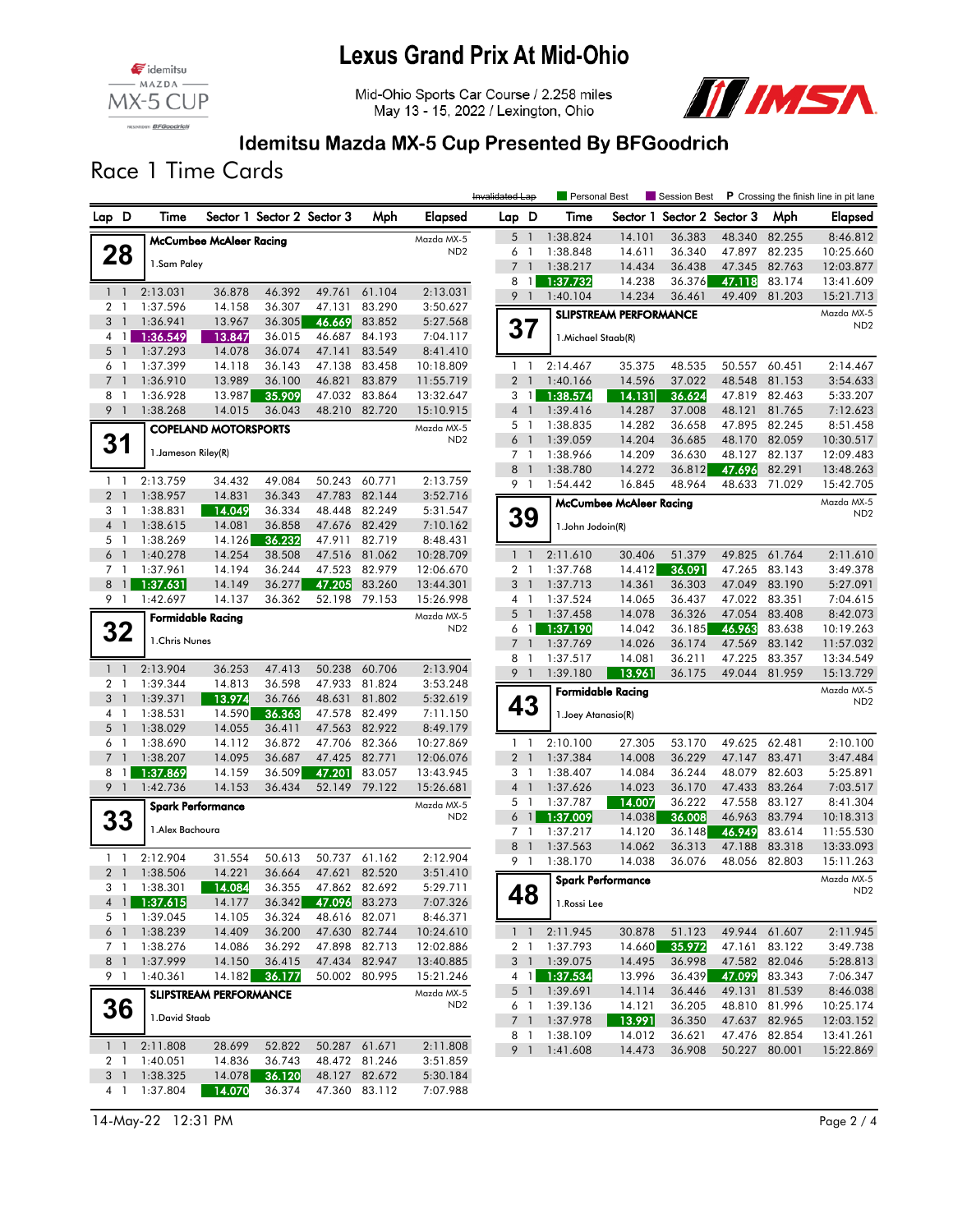



Mid-Ohio Sports Car Course / 2.258 miles May 13 - 15, 2022 / Lexington, Ohio



#### Idemitsu Mazda MX-5 Cup Presented By BFGoodrich

Race 1 Time Cards

|       |                       |                      |                                    |                            |                  |                  | Invalidated Lap               |                | Personal Best  |                      |                                    |                            |                  | Session Best P Crossing the finish line in pit lane |                               |
|-------|-----------------------|----------------------|------------------------------------|----------------------------|------------------|------------------|-------------------------------|----------------|----------------|----------------------|------------------------------------|----------------------------|------------------|-----------------------------------------------------|-------------------------------|
| Lap D |                       | Time                 |                                    | Sector 1 Sector 2 Sector 3 |                  | Mph              | Elapsed                       | Lap D          |                | Time                 |                                    | Sector 1 Sector 2 Sector 3 |                  | Mph                                                 | Elapsed                       |
|       |                       |                      | <b>COPELAND MOTORSPORTS</b>        |                            |                  |                  | Mazda MX-5                    |                | 5 1            | 1:38.570             | 14.083                             | 36.379                     | 48.108           | 82.467                                              | 8:46.746                      |
|       | 51                    |                      |                                    |                            |                  |                  | ND <sub>2</sub>               | 6              | $\overline{1}$ | 1:38.035             | 14.326                             | 36.364                     | 47.345           | 82.917                                              | 10:24.781                     |
|       |                       | 1. Tyler Gonzalez    |                                    |                            |                  |                  |                               | 7 1            |                | 1:37.864             | 14.018                             | 36.447                     | 47.399           | 83.062                                              | 12:02.645                     |
|       |                       |                      |                                    |                            |                  |                  |                               | 8              | $\overline{1}$ | 1:37.671             | 14.180                             | 36.287                     | 47.204           | 83.226                                              | 13:40.316                     |
|       | $1\quad$              | 2:10.214             | 28.810                             | 52.193                     | 49.211           | 62.426           | 2:10.214                      |                | 9 1            | 1:39.950             | 14.011                             | 36.389                     | 49.550           | 81,328                                              | 15:20.266                     |
|       | 2 <sup>1</sup>        | 1:37.050             | 14.044                             | 35.893                     | 47.113           | 83.758           | 3:47.264                      |                |                |                      | <b>McCumbee McAleer Racing</b>     |                            |                  |                                                     | Mazda MX-5                    |
|       | 3 1                   | 1:37.263             | 13.911                             | 36.075                     | 47.277           | 83.575           | 5:24.527                      |                | 76             |                      |                                    |                            |                  |                                                     | ND <sub>2</sub>               |
|       | 4 <sup>1</sup>        | 1:37.811             | 13.923                             | 36.716                     | 47.172           | 83.107           | 7:02.338                      |                |                | 1.Matthew Dirks      |                                    |                            |                  |                                                     |                               |
|       | 5 <sub>1</sub>        | 1:37.374             | 14.016                             | 36.250                     | 47.108           | 83.479           | 8:39.712                      |                |                |                      |                                    |                            |                  |                                                     |                               |
|       | 6 <sup>1</sup>        | 1:37.371             | 13.975                             | 36.442                     | 46.954           | 83.482           | 10:17.083                     |                | $1\quad$       | 2:06.662             | 25.913                             | 53.560                     | 47.189           | 64.176                                              | 2:06.662                      |
|       | $7 \text{ } 11$       | 1:36.954             | 13.951                             | 36.124                     | 46.879           | 83.841           | 11:54.037                     | 2 <sub>1</sub> |                | 1:36.948             | 14.120                             | 36.141<br>36.133           | 46.687           | 83.846                                              | 3:43.610                      |
|       | 8 <sup>1</sup><br>9 1 | 1:37.346<br>1:38.487 | 14.084<br>14.031                   | 36.318<br>36.109           | 46.944<br>48.347 | 83.504<br>82.536 | 13:31.383<br>15:09.870        | 3<br>4 1       | $\overline{1}$ | 1:36.946<br>1:37.025 | 14.021<br>14.083                   | 36.289                     | 46.792<br>46.653 | 83.848<br>83.780                                    | 5:20.556<br>6:57.581          |
|       |                       |                      |                                    |                            |                  |                  |                               | $5-1$          |                | 1:37.151             | 14.067                             | 36.409                     | 46.675           | 83.671                                              | 8:34.732                      |
|       |                       |                      | <b>McCumbee McAleer Racing</b>     |                            |                  |                  | Mazda MX-5<br>ND <sub>2</sub> | 6 1            |                | 1:37.718             | 14.135                             | 36.694                     | 46.889           | 83.186                                              | 10:12.450                     |
|       | 55                    | 1. Moisey Uretsky    |                                    |                            |                  |                  |                               | 7 <sub>1</sub> |                | 1:37.211             | 13.958                             | 36.334                     | 46.919           | 83.619                                              | 11:49.661                     |
|       |                       |                      |                                    |                            |                  |                  |                               | 8              | -1             | 1:38.124             | 14.059                             | 36.826                     | 47.239           | 82.841                                              | 13:27.785                     |
|       | $1\quad$              | 2:13.632             | 33.201                             | 49.991                     | 50.440           | 60.829           | 2:13.632                      |                | 9 <sub>1</sub> | 1:38.653             | 14.087                             | 36.255                     | 48.311           | 82.397                                              | 15:06.438                     |
|       | 2 <sub>1</sub>        | 1:39.966             | 14.986                             | 37.134                     | 47.846           | 81.315           | 3:53.598                      |                |                |                      | <b>Hixon Motor Sports</b>          |                            |                  |                                                     | Mazda MX-5                    |
|       | 3 <sup>1</sup>        | 1:38.718             | 13.993                             | 36.390                     |                  | 48.335 82.343    | 5:32.316                      |                | 80             |                      |                                    |                            |                  |                                                     | ND <sub>2</sub>               |
|       | $4-1$                 | 1:38.494             | 14.129                             | 36.495                     | 47.870           | 82.530           | 7:10.810                      |                |                | 1.Ethan Tyler(R)     |                                    |                            |                  |                                                     |                               |
|       | $5-1$                 | 1:38.001             | 14.152                             | 36.262                     | 47.587           | 82.945           | 8:48.811                      |                |                |                      |                                    |                            |                  |                                                     |                               |
|       | 6 1                   | 1:38.635             | 14.290                             | 36.526                     | 47.819           | 82.412           | 10:27.446                     |                | 1 <sub>1</sub> | 2:13.534             | 34.141                             | 48.817                     | 50.576           | 60.874                                              | 2:13.534                      |
|       | 7 <sup>1</sup>        | 1:38.249             | 14.258                             | 36.699                     | 47.292           | 82.736           | 12:05.695                     |                | 2 <sub>1</sub> | 1:38.803             | 14.671                             | 36.177                     | 47.955           | 82.272                                              | 3:52.337                      |
| 8     | $\overline{1}$        | 1:37.798             | 14.109                             | 36.532                     | 47.157           | 83.118           | 13:43.493                     | 3 <sub>1</sub> |                | 1:38.579             | 13.957                             | 36.511                     | 48.111           | 82.459                                              | 5:30.916                      |
|       | 9 1                   | 1:40.444             | 14.120                             | 36.431                     | 49.893           | 80.928           | 15:23.937                     | $4-1$          |                | 1:38.734             | 14.385                             | 36.980                     | 47.369           | 82.330                                              | 7:09.650                      |
|       |                       |                      | <b>Hixon Motor Sports</b>          |                            |                  |                  | Mazda MX-5                    | 5 1            |                | 1:38.651             | 14.064                             | 36.581                     | 48.006           | 82.399                                              | 8:48.301                      |
|       | 65                    | 1. Bryce Cornet(R)   |                                    |                            |                  |                  | ND <sub>2</sub>               | $6-1$          |                | 1:53.912             | 14.311                             |                            | 36.682 1:02.919  | 71.360                                              | 10:42.213                     |
|       |                       |                      |                                    |                            |                  |                  |                               | 8 1            | 7 1            | 1:40.502             | 15.391                             | 37.486<br>37.201           | 47.625           | 80.881<br>82.055                                    | 12:22.715                     |
|       | $1 \quad 1$           | 2:10.369             | 29.958                             | 51.406                     | 49.005           | 62.352           | 2:10.369                      | 9 1            |                | 1:39.064<br>1:38.861 | 14.225<br>14.261                   | 36.977                     | 47.638<br>47.623 | 82.224                                              | 14:01.779<br>15:40.640        |
|       | 2 <sub>1</sub>        | 1:37.402             | 14.120                             | 36.022                     | 47.260           | 83.455           | 3:47.771                      |                |                |                      |                                    |                            |                  |                                                     |                               |
|       | 3 <sub>1</sub>        | 1:37.256             | 14.007                             | 35.907                     | 47.342 83.581    |                  | 5:25.027                      |                |                |                      | <b>JTR Motorsports Engineering</b> |                            |                  |                                                     | Mazda MX-5<br>ND <sub>2</sub> |
|       | 4 <sub>1</sub>        | 1:37.683             | 13.968                             | 36.337                     | 47.378           | 83.215           | 7:02.710                      |                | 82             | 1. Woody Heimann     |                                    |                            |                  |                                                     |                               |
|       | 5 <sub>1</sub>        | 1:37.230             | 13.924                             | 36.233                     | 47.073           | 83.603           | 8:39.940                      |                |                |                      |                                    |                            |                  |                                                     |                               |
|       | 6 <sub>1</sub>        | 1:36.837             | 13.943                             | 36.103                     | 46.791           | 83.942           | 10:16.777                     |                | $1\quad$       | 2:13.383             | 32.439                             | 50.076                     | 50.868           | 60.943                                              | 2:13.383                      |
|       | 7 <sub>1</sub>        | 1:36.907             | 13.964                             | 36.123                     | 46.820           | 83.882           | 11:53.684                     | 2 <sub>1</sub> |                | 1:39.583             | 14.257                             | 36.517                     | 48.809           | 81.628                                              | 3:52.966                      |
|       | 8 <sup>1</sup>        | 1:37.961             | 14.452                             | 36.445                     | 47.064           | 82.979           | 13:31.645                     | 3 <sup>1</sup> |                | 1:38.861             | 14.072                             | 36.382                     | 48.407           | 82.224                                              | 5:31.827                      |
|       | 9 1                   | 1:38.644             | 13.970                             | 36.101                     | 48.573           | 82.405           | 15:10.289                     |                | 4 1            | 1:38.535             | 14.029                             | 36.371                     | 48.135           | 82.496                                              | 7:10.362                      |
|       |                       |                      | <b>JTR Motorsports Engineering</b> |                            |                  |                  | Mazda MX-5                    |                | 5 <sub>1</sub> | 1:38.197             | 14.247                             | 36.143                     | 47.807           | 82.780                                              | 8:48.559                      |
|       | 69                    |                      | 1.Anthony McIntosh(R)              |                            |                  |                  | ND <sub>2</sub>               | 6 <sub>1</sub> |                | 1:39.193             | 14.389                             | 36.931                     | 47.873           | 81.949                                              | 10:27.752                     |
|       |                       |                      |                                    |                            |                  |                  |                               | $\overline{7}$ | $\mathbf{1}$   | 1:37.582             | 14.068                             | 36.265                     | 47.249           | 83.302                                              | 12:05.334                     |
|       | $1\quad$              | 2:12.304             | 31.753                             | 50.668                     | 49.883           | 61.440           | 2:12.304                      | 8              | - 1            | 1:37.798             | 14.149                             | 36.366                     | 47.283           | 83.118                                              | 13:43.132                     |
|       | 2 <sub>1</sub>        | 1:38.613             | 14,400                             | 36.512                     | 47.701           | 82.431           | 3:50.917                      | 9              | $\overline{1}$ | 1:40.474             | 14.210                             | 36.296                     | 49.968           | 80.904                                              | 15:23.606                     |
|       |                       | 3 1 1:38.543         | 14.254                             | 36.538                     | 47.751 82.489    |                  | 5:29.460                      |                |                |                      | <b>Hixon Motor Sports</b>          |                            |                  |                                                     | Mazda MX-5                    |
|       |                       | 4 1 1:37.571         | 14.080                             | 36.247                     | 47.244 83.311    |                  | 7:07.031                      | ୪7             |                | 1.Selin Rollan       |                                    |                            |                  |                                                     | NDZ.                          |
|       | 5 <sub>1</sub>        | 1:39.259             | 14.155                             | 36.279                     | 48.825           | 81.894           | 8:46.290                      |                |                |                      |                                    |                            |                  |                                                     |                               |
|       | 6 1                   | 1:37.963             | 14.183                             | 36.127                     |                  | 47.653 82.978    | 10:24.253                     |                | $1\quad1$      | 2:08.633             | 27.284                             | 53.038                     |                  | 48.311 63.193                                       | 2:08.633                      |
|       | $7-1$                 | 1:38.001             | 14.160                             | 36.376                     |                  | 47.465 82.945    | 12:02.254                     |                | 2 <sub>1</sub> | 1:37.088             | 13.956                             | 36.143                     |                  | 46.989 83.725                                       | 3:45.721                      |
|       | 8 1                   | 1:37.769             | 14.236                             | 36.289                     |                  | 47.244 83.142    | 13:40.023                     |                | 3 1            | 1:37.197             | 14.154                             | 36.068                     |                  | 46.975 83.632                                       | 5:22.918                      |
|       | 9 <sub>1</sub>        | 1:40.505             | 14.233                             | 36.771                     |                  | 49.501 80.879    | 15:20.528                     |                | 4 1            | 1:37.102             | 14.057                             | 36.030                     |                  | 47.015 83.713                                       | 7:00.020                      |
|       |                       |                      | <b>Hixon Motor Sports</b>          |                            |                  |                  | Mazda MX-5                    |                | 5 1            | 1:37.600             | 14.086                             | 36.310                     | 47.204           | 83.286                                              | 8:37.620                      |
|       | 72                    |                      |                                    |                            |                  |                  | ND <sub>2</sub>               |                | 6 1            | 1:37.236             | 13.971                             | 36.284                     |                  | 46.981 83.598                                       | 10:14.856                     |
|       |                       | 1. Connor Zilisch(R) |                                    |                            |                  |                  |                               |                | $7-1$          | 1:37.128             | 14.008                             | 36.213                     | 46.907           | 83.691                                              | 11:51.984                     |
|       | $1\quad1$             | 2:12.592             | 32.421                             | 50.327                     |                  | 49.844 61.306    | 2:12.592                      |                | 8 1            | 1:37.314             | 14.025                             | 36.190                     |                  | 47.099 83.531                                       | 13:29.298                     |
|       | 2 <sub>1</sub>        | 1:39.488             | 14.235                             | 37.051                     |                  | 48.202 81.706    | 3:52.080                      |                | 9 1            | 1:40.006             |                                    | 13.976 35.997              |                  | 50.033 81.282                                       | 15:09.304                     |
|       | 3 1                   | 1:38.351             | 14.054                             | 36.932                     |                  | 47.365 82.650    | 5:30.431                      |                |                |                      |                                    |                            |                  |                                                     |                               |
|       | $4 \quad 1$           | 1:37.745             | 13.948                             | 36.730                     | 47.067 83.163    |                  | 7:08.176                      |                |                |                      |                                    |                            |                  |                                                     |                               |
|       |                       |                      |                                    |                            |                  |                  |                               |                |                |                      |                                    |                            |                  |                                                     |                               |

14-May-22 12:31 PM Page 3 / 4